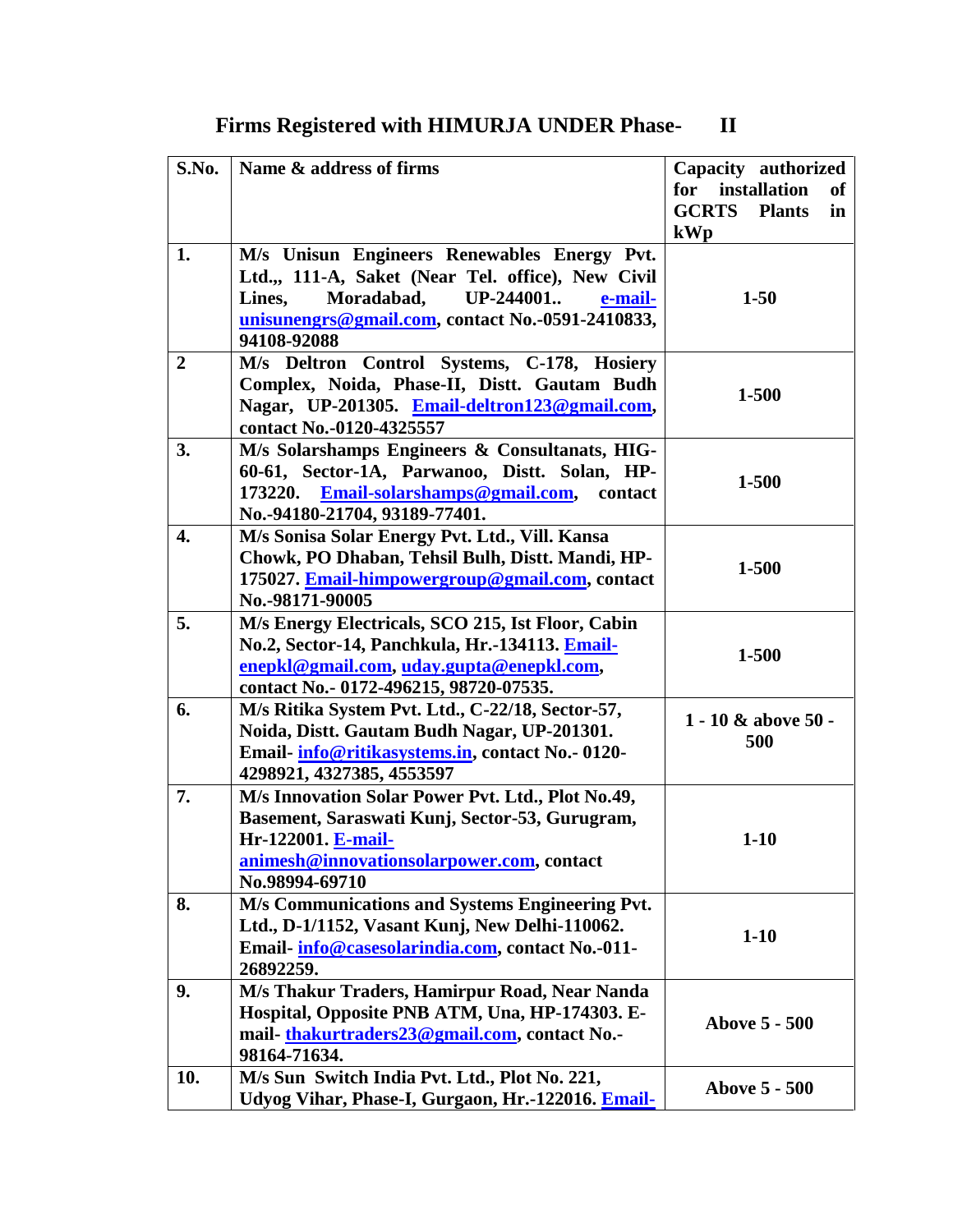|     | sumit-jha@sunswitch.in,                             |                      |  |
|-----|-----------------------------------------------------|----------------------|--|
|     | solar.projects@sunswitch.in, contact No.-0124-      |                      |  |
|     | 4987400.                                            |                      |  |
| 11. | M/s Livguard Energy Technologies, Plot No. 221,     |                      |  |
|     | Udyog Vihar, Phase-I, Gurgaon, Hr.-122016. Email-   |                      |  |
|     | sandip.ghosh@livguard.com, contact No.-0120-        | <b>Above 5 - 500</b> |  |
|     | 4987400.                                            |                      |  |
| 12. | M/s Hydel Consultants Pvt. Ltd., VPO & Tehsil       |                      |  |
|     | Shahpur, Distt. Kangra, HP-176206. E-mail-          | Above $5 - 10 \&$    |  |
|     | hydelconsultants2016@gmail.com, contact No.-        | above 100 - 300      |  |
|     | 01892-239102                                        |                      |  |
| 13. | M/s Power Solutions, Oppo. Laj Dharam Kanta,        |                      |  |
|     | Near Home Land City Mall, Chakhan Road, Baddi,      |                      |  |
|     | HP-173205. E-mail-rajeev@powersolution.info,        | <b>Above 50-500</b>  |  |
|     | contact No. 01795-247710, 92188-35307.              |                      |  |
| 14. | M/s Sunreform Energy Pvt. Energy Pvt. Ltd., SAS     |                      |  |
|     | Nagar, Mohali, Pb.-140301. E-mail-                  |                      |  |
|     | info@srenergy.co.in, contact No.-92148-87700,       | <b>Above 50-500</b>  |  |
|     | 82641-90830                                         |                      |  |
| 15. | M/s Him Enterprises, NH-21, Near Barrier Pungh,     |                      |  |
|     | Sunder Nagar, Distt. Mandi, HP-175018. Email-       |                      |  |
|     | himsolarmarketing@gmail.com, contact No.- 01907-    | <b>Above 50-500</b>  |  |
|     | 267160, 98161-33667                                 |                      |  |
| 16. | M/s Gold Cube Automations & Energy, HIMUDA          |                      |  |
|     | <b>Commercial Complex, Ground Floor, Phase-III,</b> |                      |  |
|     | Sector-6, New Shimla-171009. Email-                 | <b>Above 50-300</b>  |  |
|     | goldcube.shimla@gmail.com, contact No.-0177-        |                      |  |
|     | 2673366, 88949-09694                                |                      |  |
| 17. | M/s Inter Solar Systems Pvt. Ltd., 901, Industrial  |                      |  |
|     | Area, Phase-II, Chandigarh-160002. E-mail-          |                      |  |
|     | info@intersolarsystems.com, Contact No.0172-        | <b>Above 100-300</b> |  |
|     | 4589999, 5086113.                                   |                      |  |
| 18. | M/s Sai Engineering Foundation, Sai Bhawan,         |                      |  |
|     | Sector-4, New Shimla-171009. Email-                 | <b>Above 100-500</b> |  |
|     | saiengineeringfoundation@gmail.com, contact No.-    |                      |  |
|     | 0177-2670349.                                       |                      |  |
| 19. | M/s BSG Solar Eco Energy Pvt. Ltd., Tika Road,      |                      |  |
|     | Near Tagore ITI SujanpurTira, Distt. Hamirpur,      |                      |  |
|     | HP-176110. E-mail-bsgsolarpower@gmail.com,          | <b>Above 100-500</b> |  |
|     | gupta_ankushgupta@rediffmail.com, contact No.-      |                      |  |
|     | 01972-272606, 96256-37700, 96255-42294.             |                      |  |
| 20. | M/s Sai Steel CO. & Consultants Gian Chand Patial   |                      |  |
|     | Complex, Vill. Kadhriana, PO Didwin Tehsil &        |                      |  |
|     | Distt. Hamirpur, HP-177401. E-mail-                 | <b>Above 100-500</b> |  |
|     | saisteelco@gmail.com, contact No.-9418090947.       |                      |  |
| 21. | M/s Starfield Renewables Pvt. Ltd., 10/9B, Katra    | <b>Above 100-500</b> |  |